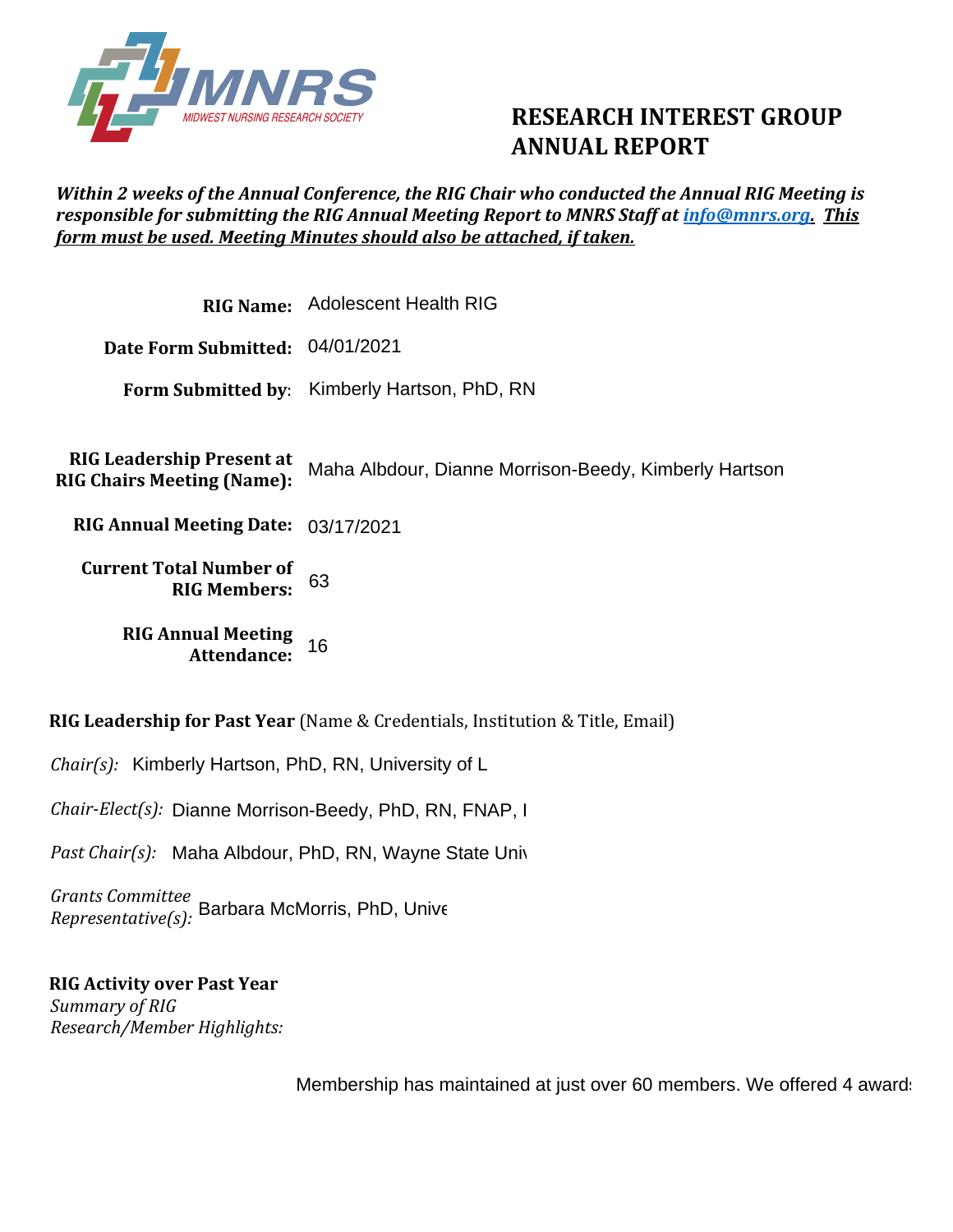*Summary of Symposium Activities:*  We received 6 abstract submissions for our Competitive Symposium. The Adole

*Summary of RIG Award Activities:* 

We received 5 applications for awards, 1 for student award, 2 for the ne

*Summary of Additional RIG Activities, as applicable:*

The RIG leadership team created 2 Member Spotlights to enhance the visibili

## **MNRS Charges of the Strategic Plan**

*How does this RIG support Research & Implementation? (i.e. symposia, newsletters:*

*How does the RIG support a diverse membership (i.e. DNP, students, other new members, retainment, practice partners)?:* Competitive symposium. RIG awards. Member spotlights. Transitionin<br>This year we created the New Graduate Student award for DNP and P<br>We sent regular emails via Listserv, including those with member spotl

*How has your RIG worked to increase RIG membership and communications? (newsletter, website, communication reps, Groupsite and Listserv):*

*How are your supporting the MNRS goal of member engagement? (ex. Awards, symposia, mentoring, involvement, Groupsite activity/discussions/media/file sharing):* We supported member engagement through RIG Awards, submitting a

**Planned RIG Leadership for Upcoming Year** (Name & Credentials, Institution & Title, Email) Chair(s): Dianne Morrison-Beedy, PhD, RN, FNAP, F

*Chair-Elect(s):* Barbara McMorris, PhD, University of Minnesotal Association Professor, and the Professor, man

*Past Chair(s):* Kimberly Hartson, PhD, RN, University of L